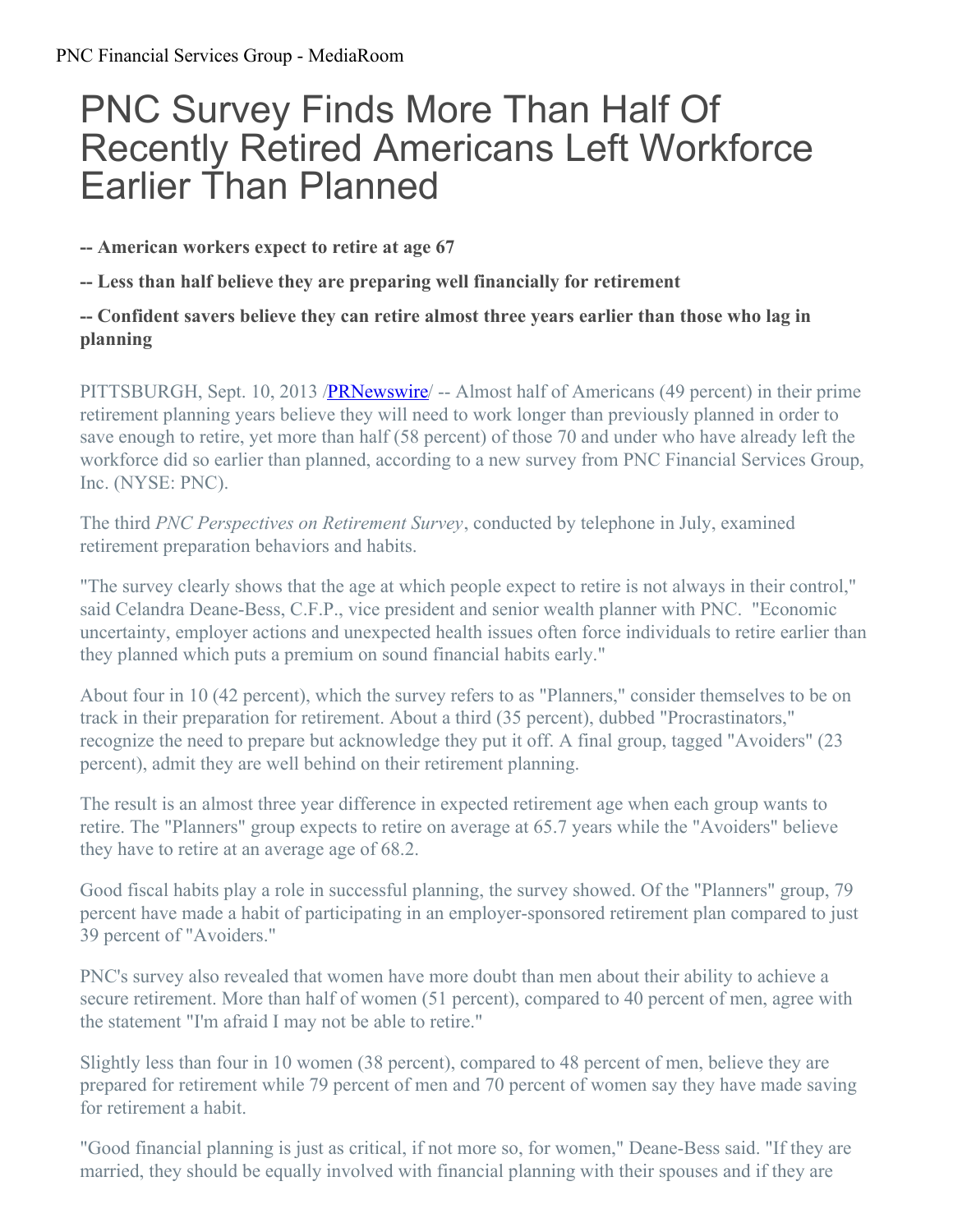single they need to be in control of their planning as early as possible."

Other findings in the survey include:

**Years in retirement:** On average those who are not yet retired plan to retire by the time they are 67 years old and expect they'll need to fund retirement for 21.5 years.

**Healthcare concerns:** The most frequently named "burning question" about retirement saving is how to consider healthcare expenses, named by half (50 percent) of adults in prime retirement planning years.

**Early retirement:** Of those 70 or younger who are already retired, more than half (58 percent) retired before they had planned, with 40 percent retiring early because of health related issues and 26 percent retired because of issues with their employer, typically forced early retirement or layoffs.

**Social "Security":** Four of 10 (45 percent) say they will rely most on either their employer's retirement plan or Social Security for their retirement income, while another four in 10 (44 percent) say they will expect to be either entirely or mostly responsible for their retirement savings.

**Pension Divide:** The survey confirms the trend of fewer employers offering pensions. Sixty-four percent of retirees report receiving a pension and almost half (45 percent) say their pension provides a large contribution to their retirement. However, of those not retired and still working, only 43 percent have a pension.

#### **Financial Tips**

PNC helps consumers increase their retirement planning awareness through an interactive experience in the PNC Retirement Center on <https://www.pncsites.com/retirementcenter/index.html>.

An online media kit containing survey highlights and background information are available on PNC's website at <http://www.pnc.com/pncpresskits>.

The PNC Financial Services Group, Inc. [\(www.pnc.com](http://www.pnc.com/)) is one of the nation's largest diversified financial services organizations providing retail and business banking; residential mortgage banking; specialized services for corporations and government entities, including corporate banking, real estate finance and asset-based lending; wealth management and asset management. Follow *@PNCNews* on Twitter for breaking news, updates and announcements from PNC.

## **Survey Methodology**

The *Perspectives of Retirement Survey* was commissioned by PNC to identify attitudes and behaviors of adults in America. The study was conducted by telephone within the United States July 8 - 29 2013 among a nationwide cross section of 1,200 adults age 35 to 70. Findings for the total sample are significant at the 95 percent confidence level with a margin of error of  $+/- 3$  percent.

The survey was designed by Artemis Strategy Group ([www.Artemissg.com](http://www.artemissg.com/)), a communications strategy research firm specializing in brand positioning and policy issues.

This report has been prepared for general informational purposes only and is not intended as specific advice or recommendations. Information has been gathered from third party sources and has not been independently verified or accepted by The PNC Financial Services Group, Inc. PNC makes no representations or warranties as to the accuracy or completeness of the information, assumptions, analyses or conclusions presented in the report. PNC cannot be held responsible for any errors or misrepresentations contained in the report or in the information gathered from third party sources. Any reliance upon the information provided in the report is solely and exclusively at your own risk.